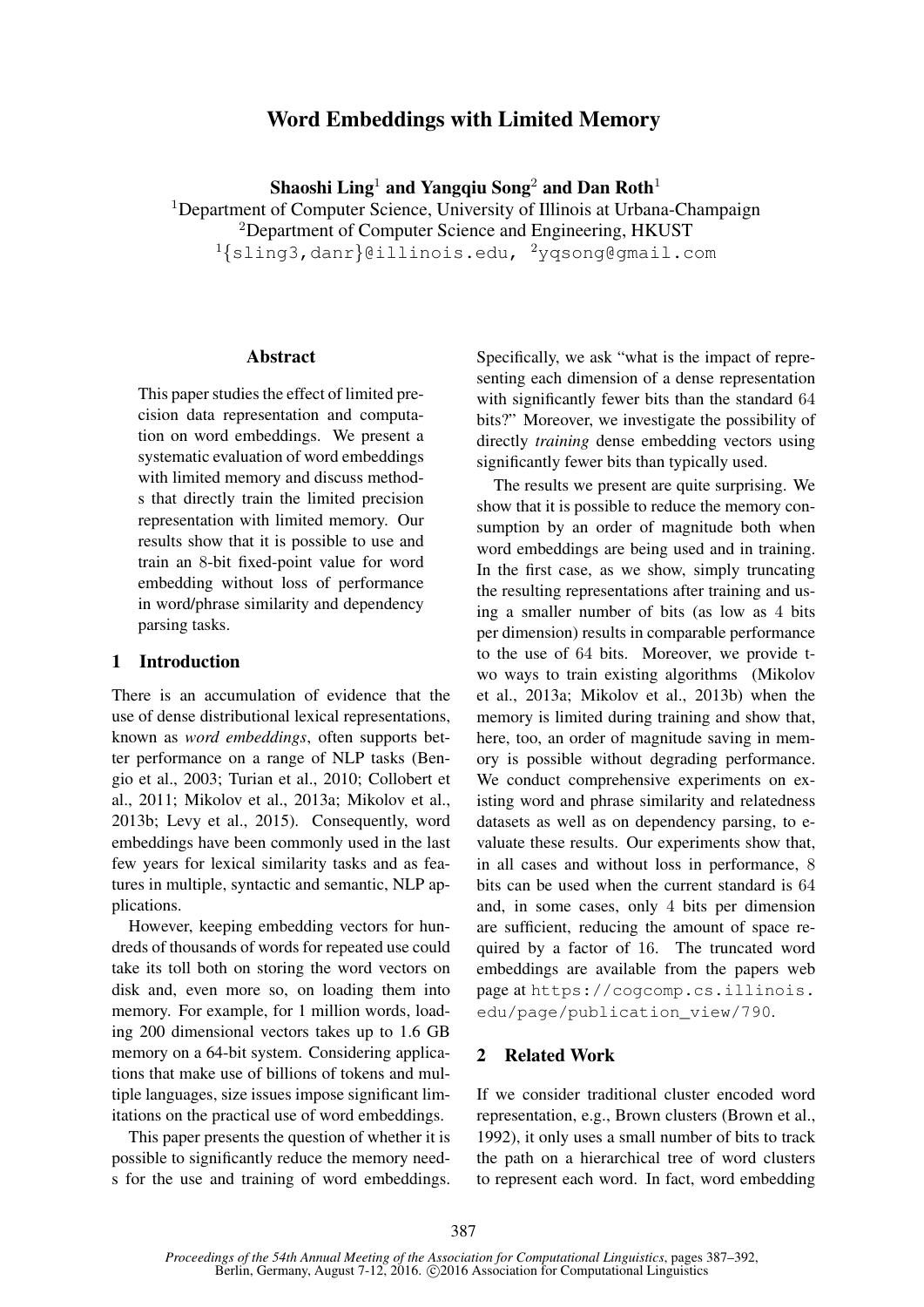generalized the idea of discrete clustering representation to continuous vector representation in language models, with the goal of improving the continuous word analogy prediction and generalization ability (Bengio et al., 2003; Mikolov et al., 2013a; Mikolov et al., 2013b). However, it has been proven that Brown clusters as discrete features are even better than continuous word embedding as features for named entity recognition tasks (Ratinov and Roth, 2009). Guo et al. (Guo et al., 2014) further tried to binarize embeddings using a threshold tuned for each dimension, and essentially used less than two bits to represent each dimension. They have shown that binarization can be comparable to or even better than the original word embeddings when used as features for named entity recognition tasks. Moreover, Faruqui et al. (Faruqui et al., 2015) showed that imposing sparsity constraints over the embedding vectors can further improve the representation interpretability and performance on several word similarity and text classification benchmark datasets. These works indicate that, for some tasks, we do not need all the information encoded in "standard" word embeddings. Nonetheless, it is clear that binarization loses a lot of information, and this calls for a systematic comparison of how many bits are needed to maintain the expressivity needed from word embeddings for different tasks.

## 3 Value Truncation

In this section, we introduce approaches for word embedding when the memory is limited. We truncate any value  $x$  in the word embedding into an  $n$ bit representation.

#### 3.1 Post-processing Rounding

When the word embedding vectors are given, the most intuitive and simple way is to round the numbers to their  $n$ -bit precision. Then we can use the truncated values as features for any tasks that word embedding can be used for. For example, if we want to round x to be in the range of  $[-r, r]$ , a simple function can be applied as follows.

$$
R_d(x,n) = \begin{cases} \lfloor x \rfloor & \text{if } \lfloor x \rfloor \le x \le \lfloor x \rfloor + \frac{\epsilon}{2} \\ \lfloor x \rfloor + \epsilon & \text{if } \lfloor x \rfloor + \frac{\epsilon}{2} < x \le \lfloor x \rfloor + \epsilon \end{cases} \tag{1}
$$

where  $\epsilon = 2^{1-n}r$ . For example, if we want to use 8 bits to represent any value in the vectors, then we only have 256 numbers ranging from -128 to 127 for each value. In practice, we first scale all the values and then round them to the 256 numbers.

#### 3.2 Training with Limited Memory

When the memory for training word embedding is also limited, we need to modify the training algorithms by introducing new data structures to reduce the bits used to encode the values. In practice, we found that in the stochastic gradient descent (SGD) iteration in word2vec algorithms (Mikolov et al., 2013a; Mikolov et al., 2013b), the updating vector's values are often very small numbers (e.g.,  $< 10^{-5}$ ). In this case, if we directly apply the rounding method to certain precisions (e.g., 8 bits), the update of word vectors will always be zero. For example, the 8-bit precision is  $2^{-7} = 0.0078$ , so  $10^{-5}$  is not significant enough to update the vector with 8-bit values. Therefore, we consider the following two ways to improve this.

Stochastic Rounding. We first consider using stochastic rounding (Gupta et al., 2015) to train word embedding. Stochastic rounding introduces some randomness into the rounding mechanism, which has been proven to be helpful when there are many parameters in the learning system, such as deep learning systems (Gupta et al., 2015). Here we also introduce this approach to update word embedding vectors in SGD. The probability of rounding x to  $|x|$  is proportional to the proximity of x to  $|x|$ :

$$
R_s(x,n) = \begin{cases} \n\lfloor x \rfloor & \text{w.p. } 1 - \frac{x - \lfloor x \rfloor}{\epsilon} \\
\lfloor x \rfloor + \epsilon & \text{w.p. } \frac{x - \lfloor x \rfloor}{\epsilon} \n\end{cases} \tag{2}
$$

In this case, even though the update values are not significant enough to update the word embedding vectors, we randomly choose some of the values being updated proportional to the value of how close the update value is to the rounding precision.

Auxiliary Update Vectors. In addition to the method of directly applying rounding to the values, we also provide a method using auxiliary update vectors to trade precision for more space. Suppose we know the range of update value in S-GD as  $[-r', r']$ , and we use additional m bits to store all the values less than the limited numerical precision  $\epsilon$ . Here r' can be easily estimated by running SGD for several examples. Then the real precision is  $\epsilon' = 2^{1-m}r'$ . For example, if  $r' = 10^{-4}$  and  $m = 8$ , then the numerical precision is 7.8·10−<sup>7</sup> which can capture much higher precision than the SGD update values have. When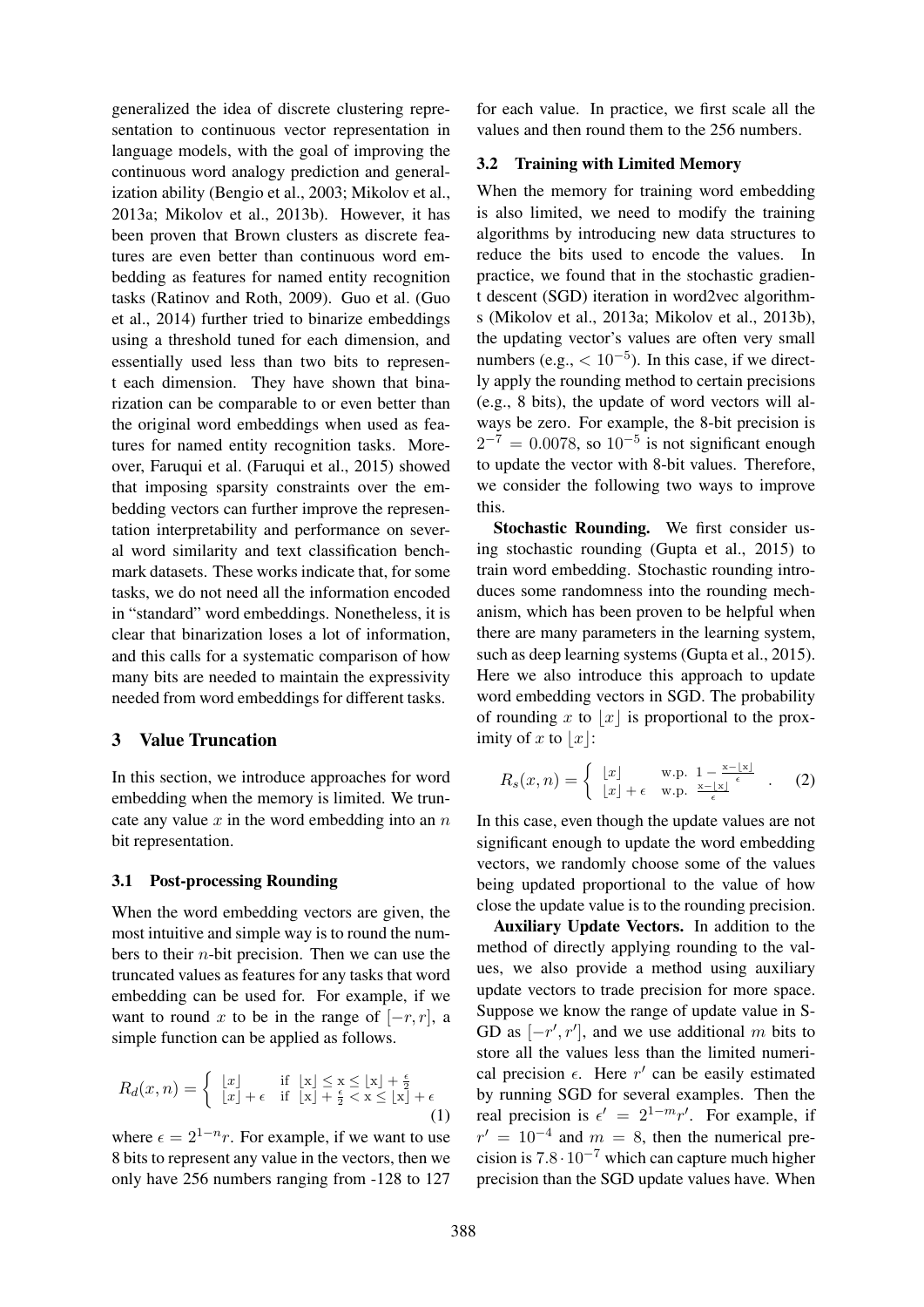

(d) Skipgram model with 200 dimensions.

Figure 1: Comparing performance on multiple similarity tasks, with different values of truncation. The y-axis represents the Spearman's rank correlation coefficient for word similarity datasets, and the cosine value for paraphrase (bigram) datasets (see Sec. 4.2).

the cumulated values in the auxiliary update vectors are greater than the original numerical precision  $\epsilon$ , e.g.,  $\epsilon = 2^{-7}$  for 8 bits, we update the original vector and clear the value in the auxiliary vector. In this case, we can have final  $n$ -bit values in word embedding vectors as good as the method presented in Section 3.1.

## 4 Experiments on Word/Phrase Similarity

In this section, we describe a comprehensive study on tasks that have been used for evaluating word embeddings. We train the word embedding algorithms, word2vec (Mikolov et al., 2013a; Mikolov et al., 2013b), based on the Oct. 2013 Wikipedia dump.<sup>1</sup> We first compare levels of truncation of word2vec embeddings, and then evaluate the stochastic rounding and the auxiliary vectors based methods for training word2vec vectors.

#### 4.1 Datasets

We use multiple test datasets as follows.

Word Similarity. Word similarity datasets have been widely used to evaluate word embedding results. We use the datasets summarized by Faruqui and Dyer (Faruqui and Dyer, 2014): wordsim-353, wordsim-sim, wordsim-rel, MC-30, RG-65, MTurk-287, MTurk-771, MEN 3000, YP-130, Rare-Word, Verb-143, and SimLex-999.<sup>2</sup> We compute the similarities between pairs of words

<sup>1</sup>https://dumps.wikimedia.org/

<sup>2</sup>http://www.wordvectors.org/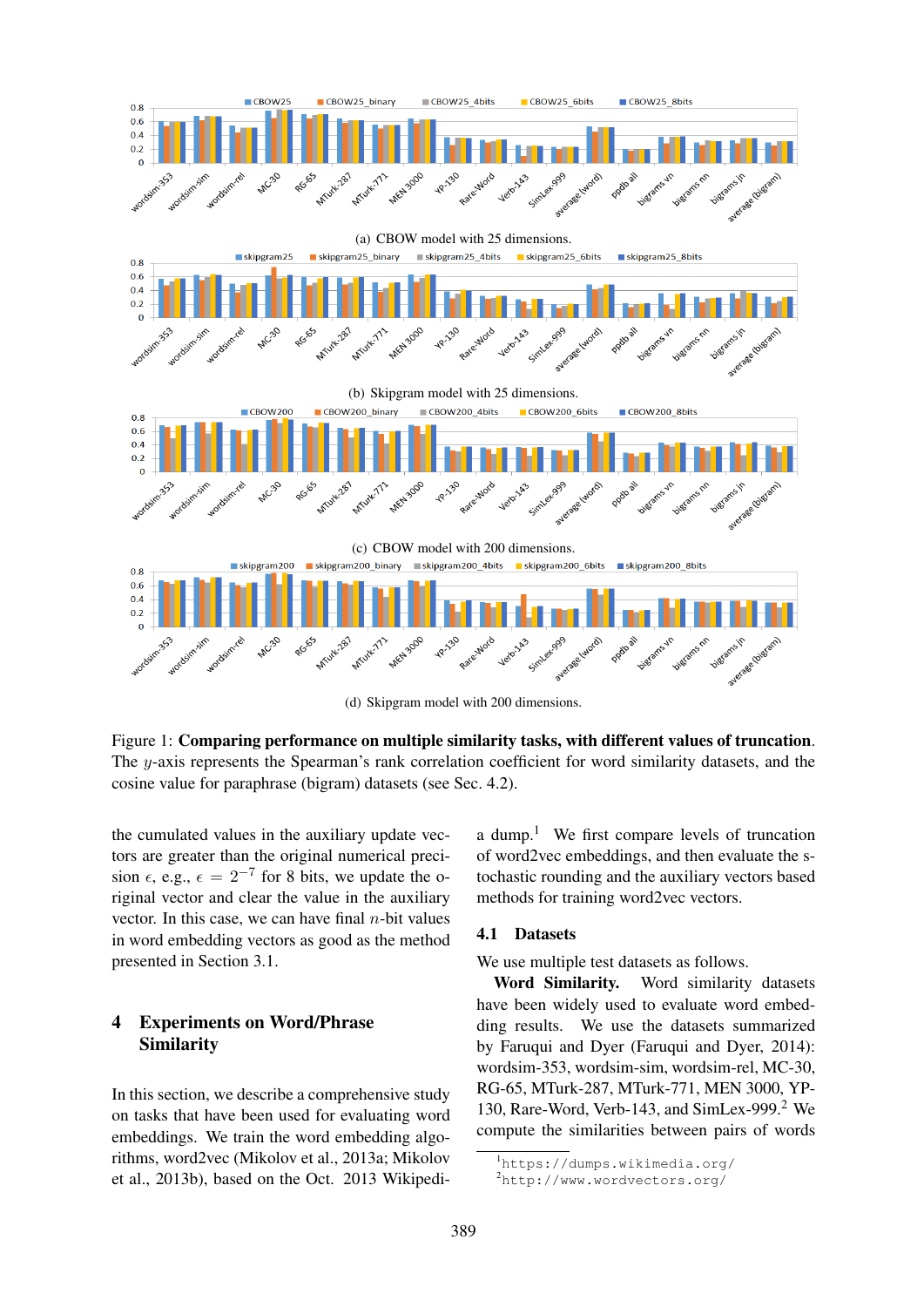| Average         | CBOW     |        |        |        |        | Skipgram |        |        |        |        |
|-----------------|----------|--------|--------|--------|--------|----------|--------|--------|--------|--------|
|                 | Original | Binary | 4-bits | 6-bits | 8-bits | Original | Binary | 4-bits | 6-bits | 8-bits |
| wordsim $(25)$  | 0.5331   | 0.4534 | 0.5223 | 0.5235 | 0.5242 | 0.4894   | 0.4128 | 0.4333 | 0.4877 | 0.4906 |
| wordsim $(200)$ | 0.5818   | 0.5598 | 0.4542 | 0.5805 | 0.5825 | 0.5642   | 0.5588 | 0.4681 | 0.5621 | 0.5637 |
| bigram $(25)$   | 0.3023   | 0.2553 | 0.3164 | 0.3160 | 0.3153 | 0.3110   | 0.2146 | 0.2498 | 0.3050 | 0.3082 |
| bigram $(200)$  | 0.3864   | 0.3614 | 0.2954 | 0.3802 | 0.3858 | 0.3565   | 0.3562 | 0.2868 | 0.3529 | 0.3548 |

Table 1: The detailed average results for word similarity and paraphrases of Fig. 1.

and check the Spearman's rank correlation coefficient (Myers and Well., 1995) between the computer and the human labeled ranks.

Paraphrases (bigrams). We use the paraphrase (bigram) datasets used in (Wieting et al., 2015), ppdb all, bigrams vn, bigrams nn, and bigrams jnn, to test whether the truncation affects phrase level embedding. Our phrase level embedding is based on the average of the words inside each phrase. Note that it is also easy to incorporate our truncation methods into existing phrase embedding algorithms. We follow (Wieting et al., 2015) in using cosine similarity to evaluate the correlation between the computed similarity and annotated similarity between paraphrases.

## 4.2 Analysis of Bits Needed

We ran both CBOW and skipgram with negative sampling (Mikolov et al., 2013a; Mikolov et al., 2013b) on the Wikipedia dump data, and set the window size of context to be five. Then we performed value truncation with 4 bits, 6 bits, and 8 bits. The results are shown in Fig. 1, and the numbers of the averaged results are shown in Table 1. We also used the binarization algorithm (Guo et al., 2014) to truncate each dimension to three values; these experiments are is denoted using the suffix "binary" in the figure. For both CBOW and skipgram models, we train the vectors with 25 and 200 dimensions respectively.

The representations used in our experiments were trained using the whole Wikipedia dump. A first observation is that, in general, CBOW performs better than the skipgram model. When using the truncation method, the memory required to store the embedding is significantly reduced, while the performance on the test datasets remains almost the same until we truncate down to 4 bits. When comparing CBOW and skipgram models, we again see that the drop in performance with 4 bit values for the skipgram model is greater than the one for the CBOW model. For the CBOW model, the drop in performance with 4-bit values is greater when using 200 dimensions than it is when using 25 dimensions. However, when using skipgram, this drop is slightly greater when using 25 dimensions than 200.

We also evaluated the binarization approach (Guo et al., 2014). This model uses three values, represented using two bits. We observe that, when the dimension is 25, the binarization is worse than truncation. One possible explanation has to do merely with the size of the space; while  $3^{25}$  is much larger than the size of the word space, it does not provide enough redundancy to exploit similarity as needed in the tasks. Consequently, the binarization approach results in worse performance. However, when the dimension is 200, this approach works much better, and outperforms the 4-bit truncation. In particular, binarization works better for skipgram than for CBOW with 200 dimensions. One possible explanation is that the binarization algorithm computes, for each dimension of the word vectors, the positive and negative means of the values and uses it to split the original values in that dimension, thus behaving like a model that clusters the values in each dimension. The success of the binarization then indicates that skipgram embeddings might be more discriminative than CBOW embeddings.

## 4.3 Comparing Training Methods

We compare the training methods for the CBOW model in Table 2. For stochastic rounding, we scale the probability of rounding up to make sure that small gradient values will still update the values. Both stochastic rounding and truncation with auxiliary update vectors (shown in Sec. 3.2) require 16 bits for each value in the training phase. Truncation with auxiliary update vectors finally produces 8-bit-value based vectors while stochastic rounding produces 16-bit-value based vectors. Even though our auxiliary update algorithm uses smaller memory/disk to store vectors, its performance is still better than that of stochastic rounding. This is simply because the update values in SGD are too small to allow the stochastic round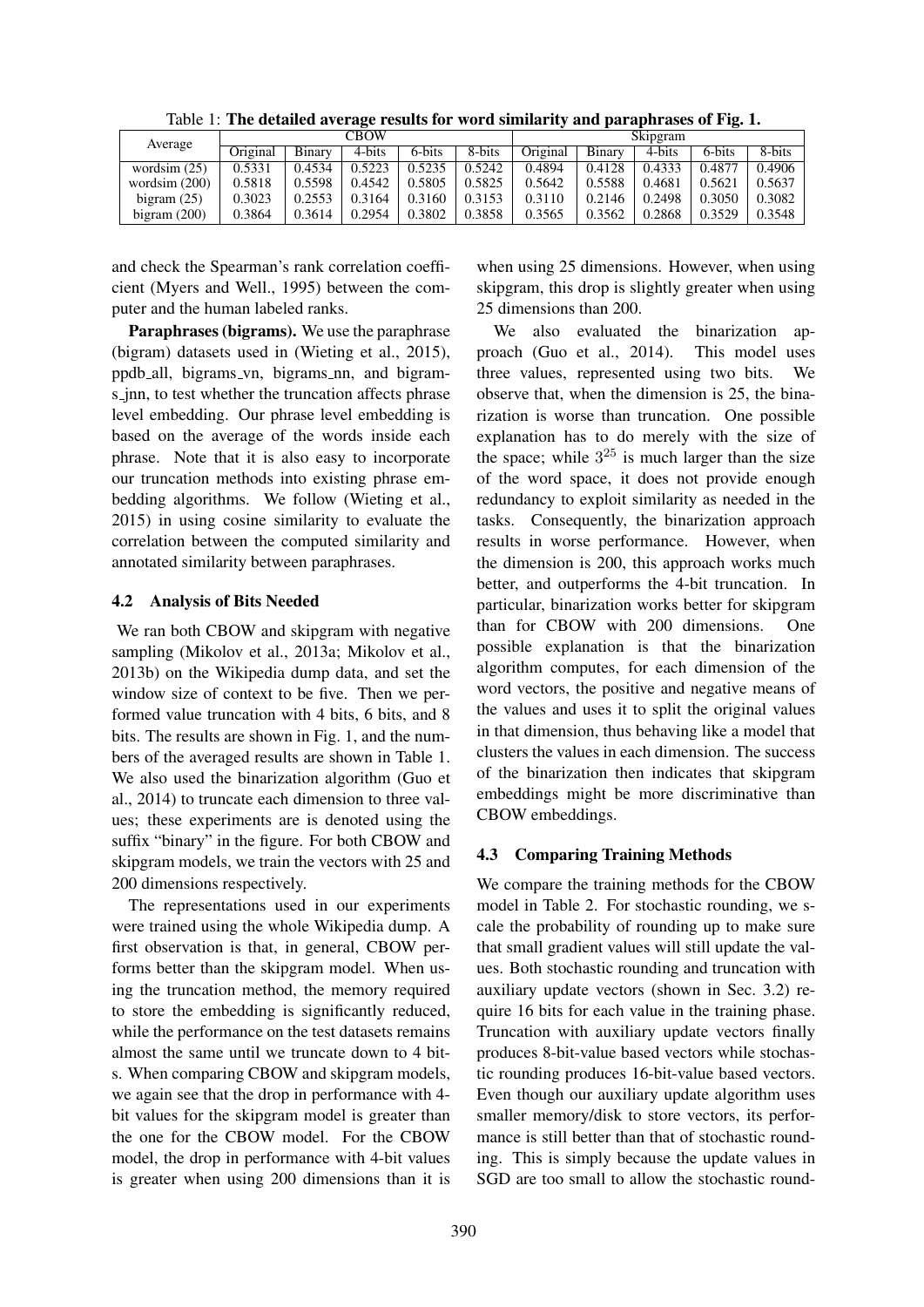Table 2: Comparing the training CBOW models: We set the average value of the original word2vec embeddings to be 1, and the values in the table are relative to the original embeddings baselines. "avg. (w.)" represents the average values of all word similarity datasets. "avg. (b.)" represents the average values of all bigram phrase similarity datasets. "Stoch. (16 b.)" represents the method using stochastic rounding applied to 16-bit precision. "Trunc. (8 b.)" represents the method using truncation with 8-bit auxiliary update vectors applied to 8-bit precision.

|     |           | Stoch. (16 b.) | Trunc. $(8 b.)$ |
|-----|-----------|----------------|-----------------|
| 25  | avg. (w.) | 0.990          | 0.997           |
| dim | avg. (b.) | 0.966          | 0.992           |
| 200 | avg. (w.) | 0.994          | 1.001           |
| dim | avg. (b.) | 0.991          | 0.999           |

ing method to converge. Auxiliary update vectors achieve very similar results to the original vectors, and, in fact, result in almost the same vectors as produced by the original truncation method.

#### 5 Experiments on Dependency Parsing

We also incorporate word embedding results into a downstream task, dependency parsing, to evaluate whether the truncated embedding results are still good features compared to the original features. We follow the setup of (Guo et al., 2015) in a monolingual setting<sup>3</sup>. We train the parser with 5,000 iterations using different truncation settings for word2vec embedding. The data used to train and evaluate the parser is the English data in the CoNLL-X shared task (Buchholz and Marsi, 2006). We follow (Guo et al., 2015) in using the labeled attachment score (LAS) to evaluate the different parsing results. Here we only show the word embedding results for 200 dimensions, since empirically we found 25-dimension results were not as stable as 200 dimensions.

The results shown in Table 3 for dependency parsing are consistent with word similarity and paraphrasing. First, we see that binarization for CBOW and skipgram is again better than the truncation approach. Second, for truncation results, more bits leads to better results. With 8-bits, we can again obtain results similar to those obtained

Table 3: Evaluation results for dependency parsing (in LAS).

| Skipgram |
|----------|
| 88.15%   |
| 88.41%   |
| 86.46%   |
| 87.98%   |
| 88.16%   |
|          |

from the original word2vec embedding.

#### 6 Conclusion

We systematically evaluated how small can the representation size of dense word embedding be before it starts to impact the performance of NLP tasks that use them. We considered both the final size of the size we provide it while learning it. Our study considers both the CBOW and the skipgram models at 25 and 200 dimensions and showed that 8 bits per dimension (and sometimes even less) are sufficient to represent each value and maintain performance on a range of lexical tasks. We also provided two ways to train the embeddings with reduced memory use. The natural future step is to extend these experiments and study the impact of the representation size on more advanced tasks.

## Acknowledgment

The authors thank Shyam Upadhyay for his help with the dependency parser embeddings results, and Eric Horn for his help with this write-up. This work was supported by DARPA under agreement numbers HR0011-15-2-0025 and FA8750-13-2- 0008. The U.S. Government is authorized to reproduce and distribute reprints for Governmental purposes notwithstanding any copyright notation thereon. The views and conclusions contained herein are those of the authors and should not be interpreted as necessarily representing the official policies or endorsements, either expressed or implied, of any of the organizations that supported the work.

## References

- Yoshua Bengio, Rejean Ducharme, Pascal Vincent, and ´ Christian Janvin. 2003. A neural probabilistic language model. *Journal of Machine Learning Researc*, 3:1137–1155.
- Peter F. Brown, Vincent J. Della Pietra, Peter V. de Souza, Jennifer C. Lai, and Robert L. Mercer.

<sup>3</sup>https://github.com/jiangfeng1124/ acl15-clnndep